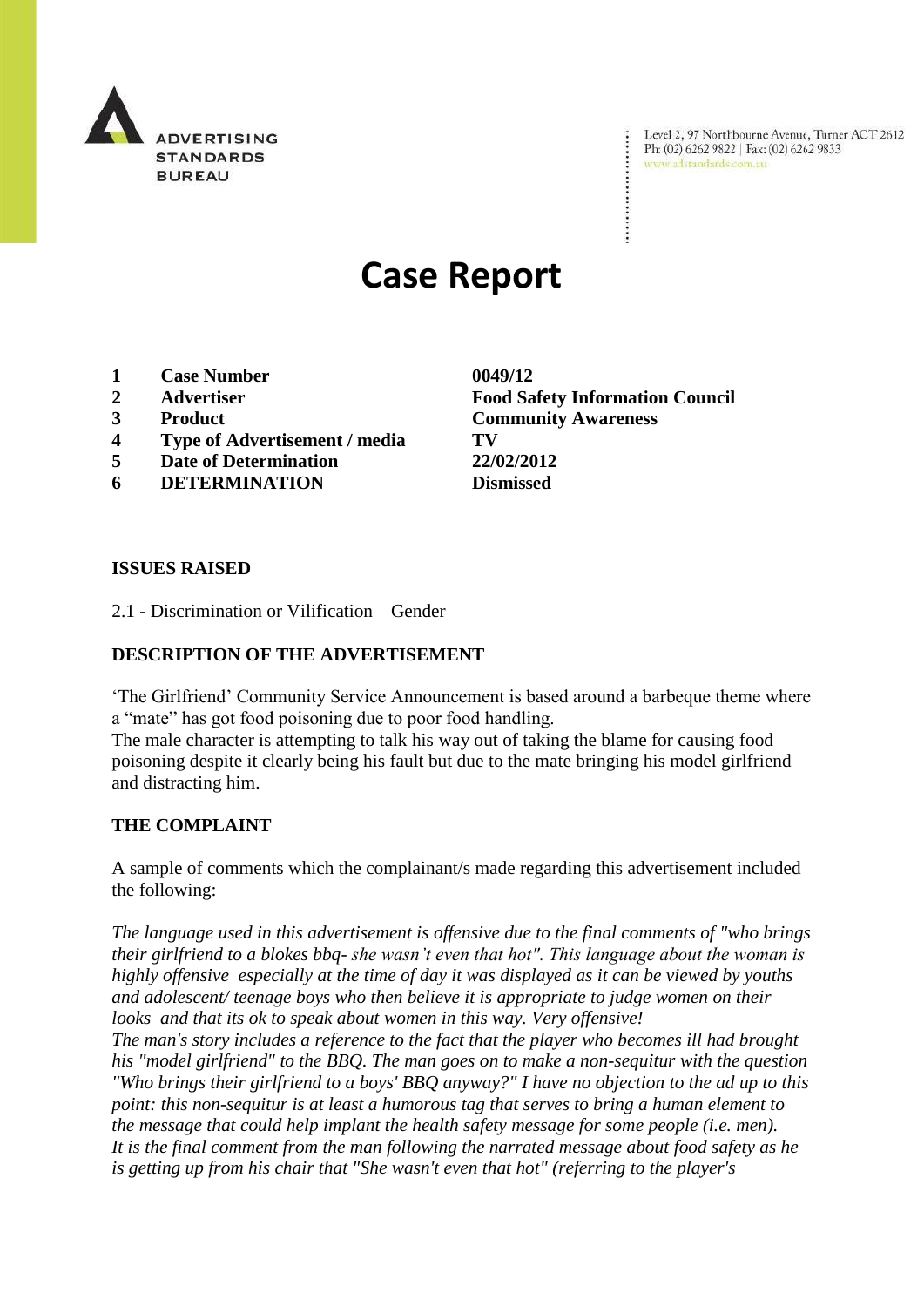*girlfriend) that I find offensive and object to. In filling out the details of this form it was telling that the most appropriate category for the product being advertised is 'Community Awareness'. I believe that this sexist remark is contrary to an advertisement designed to promote community health awareness; making out that the man's subjective view about the looks of the player's girlfriend has a place in an important health message reinforces the idea that a woman's appearance is relevant in the selling of any product or that a woman's looks can be used to justify any action or failure to act.*

*Without this final remark the ad still has a somewhat humorous reference aimed at a male audience; a device that serves to jolt the viewer out of complacency. Therefore the final objectionable remark is unnecessary and I believe has no place in a community awareness campaign.*

## **THE ADVERTISER'S RESPONSE**

Comments which the advertiser made in response to the complainant/s regarding this advertisement include the following:

*Thank you for your Notification of Complaint in relation to 'The Girlfriend' Community Service Announcement. Our comments in relation to the complaint are outlined below. We note that the ASB is considering the CSA in relation to issues which fall under Section 2 of the Advertiser Code of Ethics. For the reasons outlined below, we do not consider that the complaints should be upheld.*

*The Council believes the complaints could be viewed as relevant to Section 2 of the Advertiser Code of Ethics, specifically 2.1 dealing with discrimination and vilification on account of sex.* 

*The Council does not believe the complaints are relevant to the AANA Code for Advertising and Marketing Communications to Children or the AANA Food and Beverages Marketing and Communications Code as the CSA is not aimed at children nor does it aim to sell food or beverages.*

*In reference to Section 2.1 the Council may agree that, taken out of context, the offending comment "She wasn't even that hot" may be interpreted as derogatory to women, this was in no way the aim.*

*Rather the entire portrayal of the male actor was to emphasise that he was not a role model to be emulated, but that his self justifying defiant attitudes, his refusal to take responsibility for his own actions, and his blaming, silly remarks makes him a foolish person with foolish attitudes on many things, whose ignorance has caused people to become ill, possibly seriously.*

*The characterisation was intended to be presented with irony and have a number of layers. A core aim was to encourage people to see that being a self justifying jerk could have significant consequences, and that it was important to take responsibility for one's own actions particularly when dealing with basic health issues which could have significant impacts. We believe most people understand the irony of the portrayal.*

*OzFoodNet which monitors food poisoning in Australia estimates 5.4 million cases per year, resulting on average in 120 deaths, 1.2 million visits to doctors, 300,000 prescriptions and 2.1 million days of lost work.*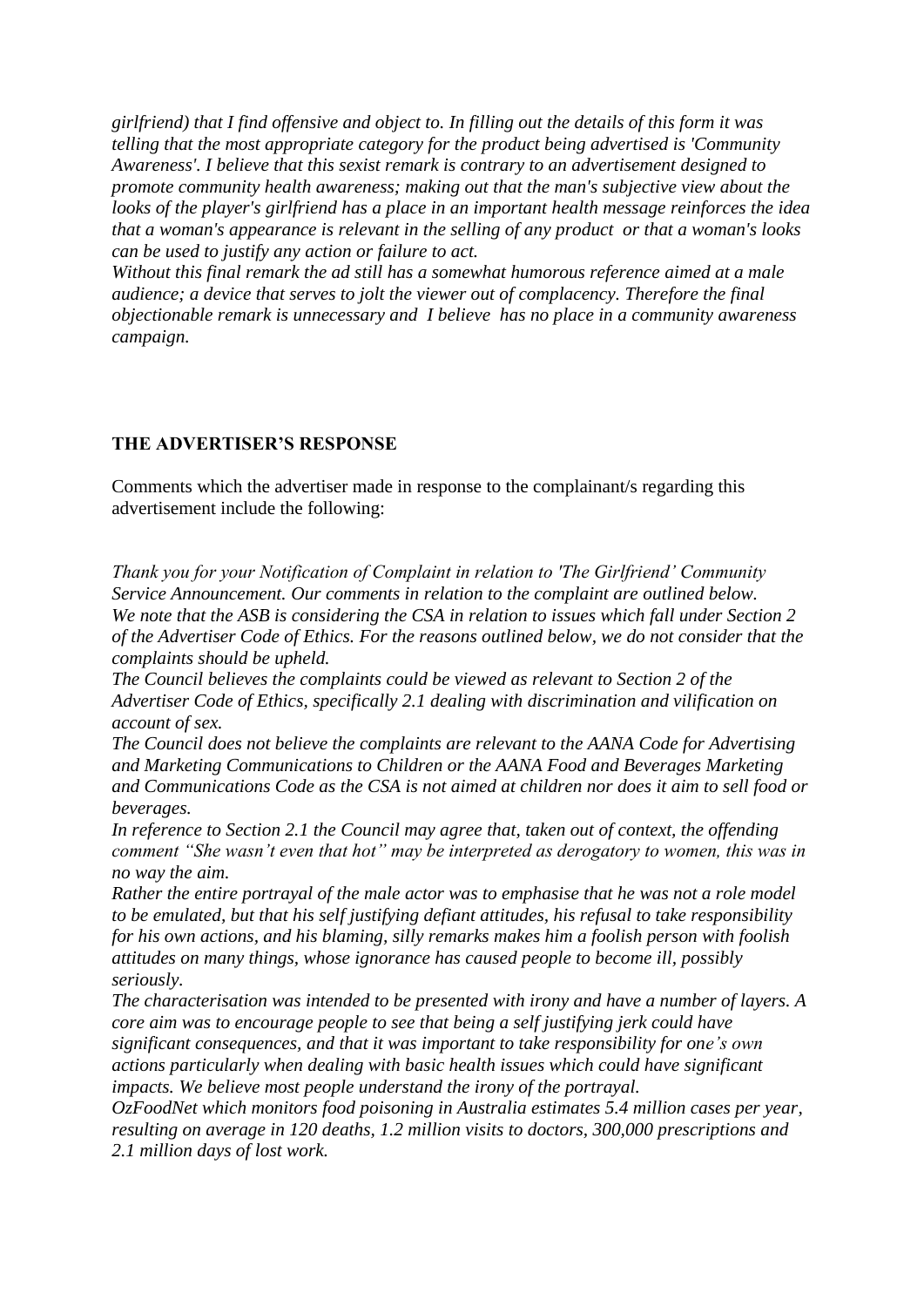*The primary target audience of the CSA is 30-40 year old males. This focus is backed by the Council's extensive research, spanning more than a decade. This research shows that males are increasingly taking on the role as key food preparers in the domestic environment but often lack the knowledge or focus required to ensure cross contamination, a major cause of food poisoning, is avoided.* 

*The Council fully understands all discrimination, including sexism, is a serious issue. For this reason it was mindful in creating the CSA that the final remark "She wasn't even that hot." was correctly interpreted by and acceptable within the community.*

*To this end, the Council ensured the CSA was extensively viewed through formal and informal networks both in Australia and internationally. The review process encompassing many of the Council's member organisations including nationwide local, state, territory and federal governments, industry, professional bodies and community organisations, including the Country Women's Association.*

*Additionally, federal and state organisations supporting the funding of the CSA were requested to ensure the CSA was subjected to all relevant internal and external approval processes before sign-off. These organisations included the Victorian Department of Human Services, the New South Wales Food Safety Authority, the Queensland Department of Health, Safe Food Production Queensland, and Food Standards Australia New Zealand. As a not for profit group with limited resources, the Council works closely with other agencies around the world to share concepts for public education on food safety. This advertisement was based on similar food safety advertisements developed by the Food Safety Authority of Ireland. The theme of an anonymous confession of someone who had caused food poisoning was used with FSAI's permission and adapted to Australian scenarios. FSAI and the New Zealand Food Authority were also given the opportunity to comment. The CSA was subjected to review by the Television Commercial Approvals Bureau in 2008. Despite this extensive review process, at no stage did the Council receive any feedback that the CSA was outside acceptable community norms in regard to sexism or any other type of discrimination.* 

#### *CONCLUSION*

*The Food Safety Information Council submits that the CSA does not portray people or depict material in a way which discriminates against or vilifies a person or a section of the community on account of sex as the portrayal of the character is someone whose ideas and attitudes are to be avoided rather than emulated.*

In summary, the Council submits that the context of the CSA is well within prevailing *community standards and that the CSA complies with Section 2.1 of the Code.*

## **THE DETERMINATION**

The Advertising Standards Board ("Board") considered whether this advertisement breaches Section 2 of the Advertiser Code of Ethics (the "Code").

The Board noted the complainants' concerns that the advertisement depicts material which is offensive to women.

The Board considered whether the advertisement was in breach of Section 2.1 of the Code. Section 2.1 of the Code states: "Advertising or Marketing Communications shall not portray